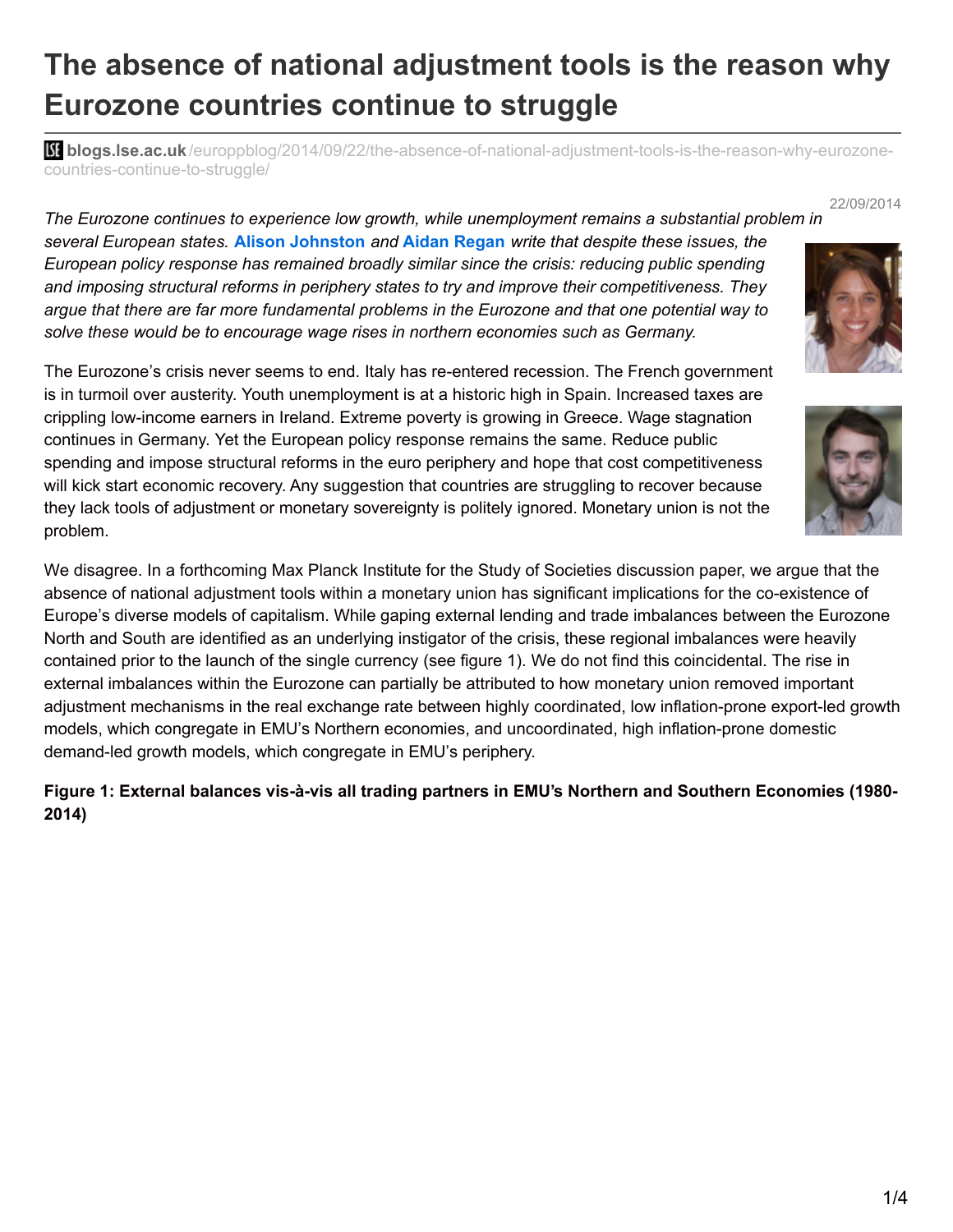

# *Note:* **Northern economies include Austria, Belgium, Finland, France, Germany and the Netherlands. Southern economies include Greece, Ireland, Italy, Portugal, and Spain. We present Southern external lending balances with and without Greece due to the fact that the country lacked external lending data before 1995.** *Source:* **EU AMECO Database (2014).**

In changing its member-states' real exchange rate calculus so that competitive imbalances became purely a function of relative inflation (the nominal exchange rate disappears for countries sharing the same currency), monetary union created an economic environment that granted a *persistent* real exchange rate advantage to its wage-moderating, export-led economies, allowing them to accumulate persistent current account, and external net lending, surpluses vis-à-vis their southern trading partners.

Europe's Northern export-led models have always been successful in delivering wage moderation and low inflation relative to their Southern domestic demand-led trading partners. Yet prior to the late 1990s, these historical divergences in inflation did not produce significant external imbalances between these two growth regimes. This was due to the presence of important readjustment mechanisms between high and low inflation countries within the real exchange rate – the nominal exchange rate multiplied by the ratio of domestic to foreign inflation – under a monetary system of multiple currencies.

In a *soft-peg or flexible exchange rate system,* competitive adjustment between low-inflation prone export-led and high-inflation prone demand-led growth models was facilitated through the *nominal exchange rate*. Inflation prone currencies in Europe's domestic demand-led economies lost their value via depreciation/devaluation, compensating for high inflation's direct influence on the real exchange rate. These devalued currencies also produced higher risk premia, which were priced into (higher) interest rates, limiting the scale of external borrowing. Likewise, currencies in low inflation prone growth models gained value, leading to nominal exchange rate appreciations, which undercut the direct influence of low inflation on the real exchange rate. Because the *nominal* exchange rate acted as a competitiveness buffer, divergences in the *real* exchange rate, and consequently external balances, between low and high inflation prone growth models was limited.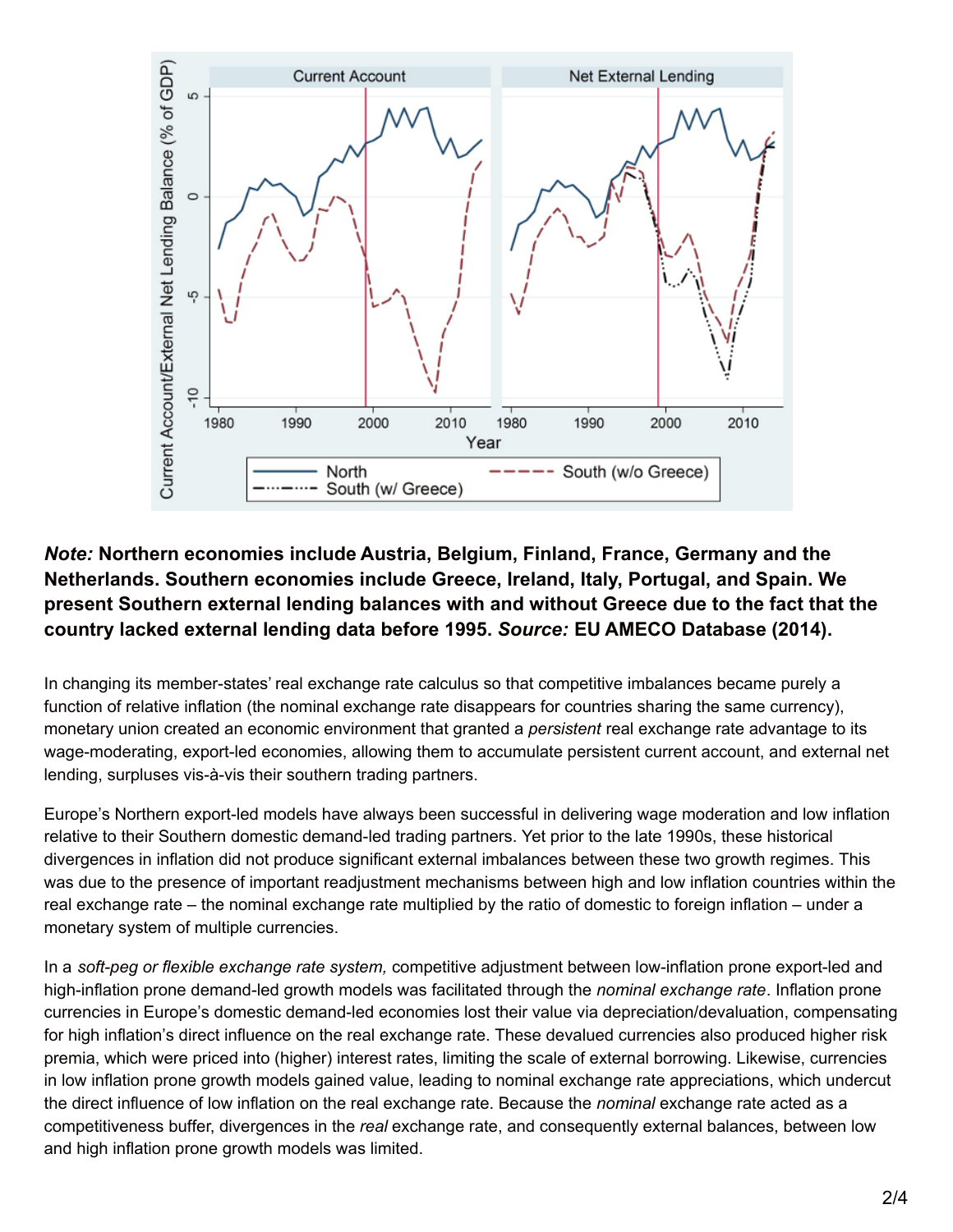Contained external imbalances between domestic demand-led growth models also occurred in *hard currency fixedexchange rate systems* where the nominal exchange rate was fixed between countries. In this type of currency arrangement, contained external imbalances were delivered via *national* central banks enforcing inflation convergence. Throughout the 1980s and 1990s, national central banks of EMU member-states committed themselves to a hard currency policy, either directly through an inflation target (Germany after the second World War, and all EMU member-states under the Maastricht criteria) or indirectly via the adoption of a (narrow band) fixed exchange rate with a low inflation anchor currency (Austria, Belgium, France and the Netherlands during the early years of the European Monetary System).

Through downward wage and price adjustments, these central banks helped deliver inflation convergence between diverse models of capitalism. In the inflation-prone South, national governments, unions and employers responded to (Maastricht's) low inflation mandate by negotiating social pacts to manage their domestic fiscal and wage policies. Inflation convergence and a fixed nominal exchange rate delivered real exchange rate convergence, which further limited external imbalances between EMU's North and South.

*Monetary union* removed these two adjustment mechanisms that facilitated the co-existence of Europe's diverse models of capitalism. Unlike national central banks, the European Central Bank did not deliver inflation convergence between EMU's member-states, because its inflation mandate applied to the Eurozone as a whole. Under the single currency, member-states' real exchange rates vis-à-vis their Eurozone trading partners became purely a function of inflation. EMU's new exchange rate calculus meant that the real exchange rate could slowly but persistently diverge between the EMU's low inflation prone export-led and high inflation prone demand-led growth regimes. This was not necessarily due to the resurgence in wage inflation or structural rigidities in the labour market in southern Europe, where inflation was lower in the 2000's than it was in the 1990's. Rather it was due to wage deflation in the coordinated market economies of northern Europe, most notably in Germany.

All of this suggests that the problems of the monetary union are an internal relation between growth regimes with divergent inflation performances. As long as some member-states have domestic institutions that grant them a comparative advantage in producing low inflation, they will continue to realise a *persistent* real-exchange rate advantage over their high-inflation domestic demand-led counter parts in southern Europe. The creation of a banking or fiscal union is unlikely to compensate for the lack of *adjustment mechanisms* in the real exchange rate that underpin this external imbalance. Rather, adjustment must be delivered through the supranational management of inflation differentials between EMU's member-states. In a perverted sense, Troika-induced austerity policy is partially accomplishing this by promoting deflationary adjustments in peripheral Europe through their devastating effects on incomes. However, this inflation adjustment has been entirely, and unfairly, one-sided.

As EMU's domestic-demand led models pursue painful austerity measures, no attempt has been made to correct the excessive levels of wage moderation in the North in general and Germany in particular, which is a core factor in explaining the crisis. If Europe wants to end its crisis it requires a growth solution; the coordination of robust wage growth in its northern economies, in order to facilitate demand recovery in the south, may be one way it can accomplish this.

*Please read our comments policy before [commenting](http://blogs.lse.ac.uk/europpblog/about/comments-policy/).*

Note: This article gives the views of the authors, and not the position of EUROPP – European Politics and Policy, nor *of the London School of Economics. Featured image credit: mammal (CC-BY-SA-3.0)*

*Shortened URL for this post:* **<http://bit.ly/1uWlz3c>**